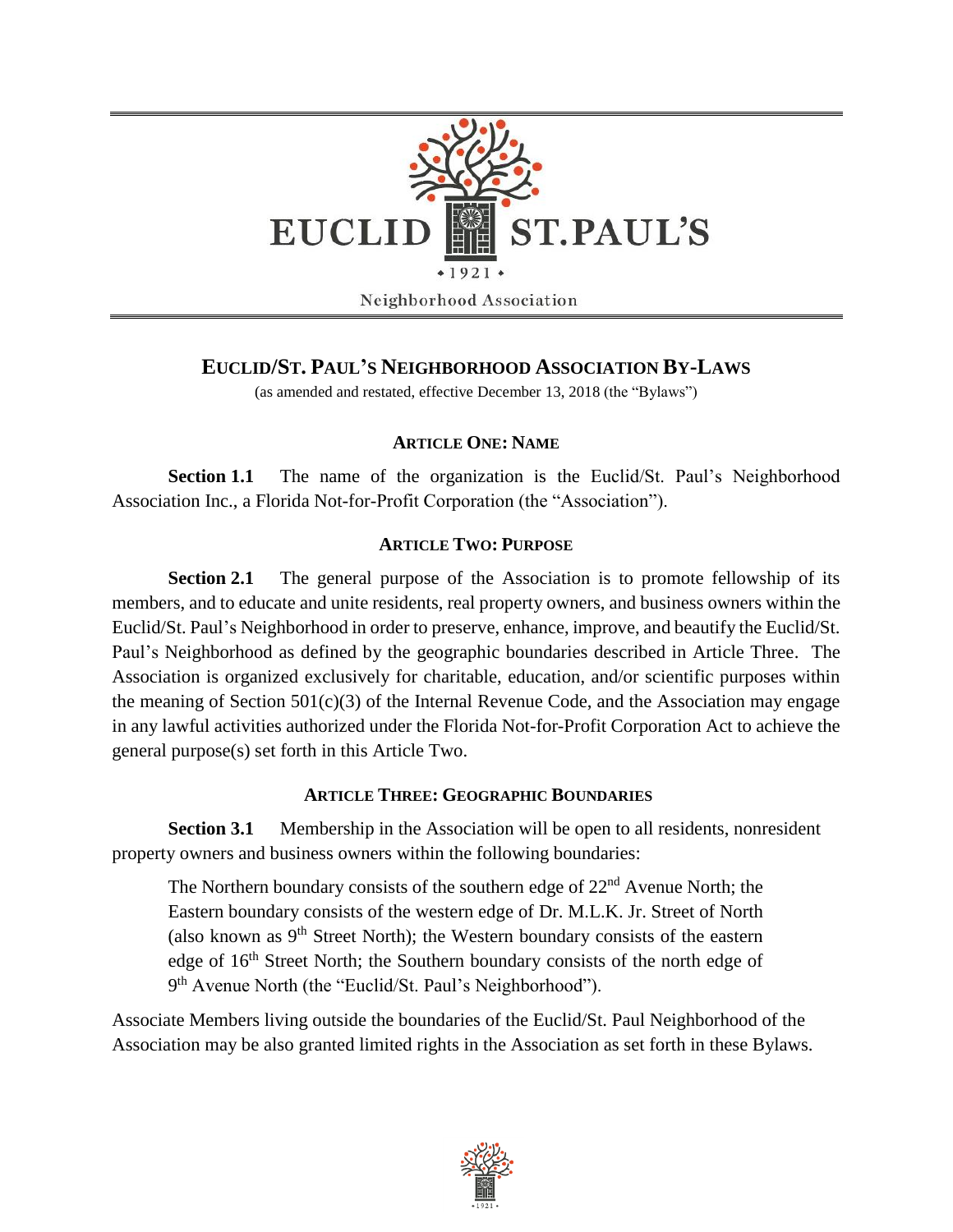### **ARTICLE FOUR: MEMBERSHIP**

**Section 4.1** The membership of the Association consists of Active Members and Associate Members.

**4.1.a** An Active Member is any adult real property owner, tenant, resident, or business owner of the Euclid/St. Paul's area whose dues are currently paid ("Active Member"). An Active Member has the right to vote and the privilege of holding office.

**4.1.b** An Associate Member is any adult living outside the boundaries of this Association whose dues are currently paid and who endorses the goals of this Association ("Associate Member"). An Associate Member does not have the right to vote or hold office (with Active Members and Associate Members collectively referred to as "Members", or singly referred to as a "Member").

**Section 4.2** Any person who ceases to be a Member of the Association forfeits all rights and interests in the Association, including, without limitation, the right to vote and hold office in the Association.

## **ARTICLE FIVE: DUES**

**Section 5.1** All Members are required to pay dues on an annual basis to maintain membership in the Association. The Board of Directors shall prepare a recommendation as to the amount of the annual membership dues for the next calendar year at the meeting of the Board of Directors that precedes the Annual Meeting of the Members. The dues recommendation for the next calendar year shall be presented at the Annual Meeting of the Members, and approved by simple majority (greater than 50%) of the Active Members present at the Annual Meeting of the Association.

**Section 5.2** Membership dues will be paid annually and are due January  $1<sup>st</sup>$ , each calendar year. Members who fail to timely pay their annual membership dues shall have a reasonable opportunity to cure the delinquency by paying the annual membership dues set for that calendar year. Notwithstanding the foregoing, if any Member that fails to pay their annual membership dues by March 1<sup>st</sup>, their membership in the Association will cease without further notice. Any eligible Member may reinstate their membership at any time by paying the annual dues for the calendar year for which the Member seeks reinstatement.

**Section 5.3** The Association's fiscal year is January 1 through December 31.

## **ARTICLE SIX: ELECTIONS**

**Section 6.1** Each calendar year, the Board of Directors shall elect a nominating committee chair person ("Nominating Chair") at the meeting of the Board of Directors that precedes the August General Membership Meeting of the Association. The Nominating Chair Candidate that receives a plurality of votes (the highest number of votes) cast by the officers and directors shall be elected. The Nominating Chair will organize and administer a nominating

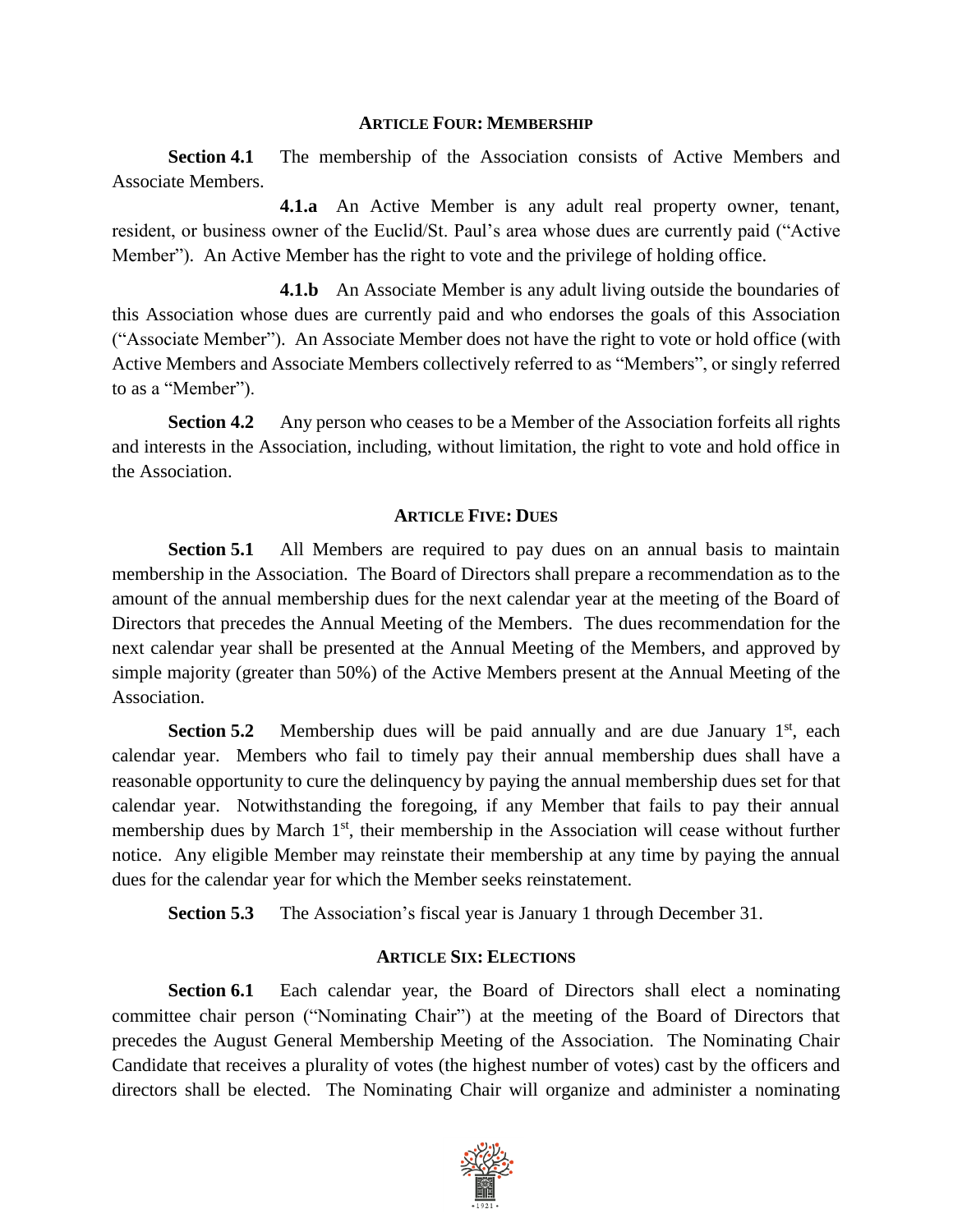committee that will vet and propose candidates to fill vacancies for the Association's officers and directors ("Nominating Committee") in accordance with Section 6.1.c of these Bylaws.

**6.1.a** The Board of Directors will announce the Nominating Chair at the August General Meeting of the Members, and the Nominating Chair will solicit nominations for the remaining members of the Nominating Committee from the Active Members present at the August General Meeting. The call for additional Nominating Committee members will close no more than ten (10) minutes following the opening of the call. Any Active Member may nominate himself or herself as a candidate for the Nominating Committee. After the call for additional nominees closes, each proposed member of the Nominating Committee will be subject to confirmation by the Active Members present at the August General Meeting. Each proposed member of the Nominating Committee must be confirmed by a simple majority vote (greater than 50%) of the Active Members in favor of the proposed committee member to be elected to the Nominating Committee.

**6.1.b** After confirmation of the Nominating Committee, but before the close of the August General Meeting, the Nominating Chair will solicit recommendations from the Members for individuals who may have an interest in serving as an officer or a director of the Association. Additional recommendations may be submitted by a Member to the Nominating Chair following the August General Meeting by electronic mail at an address designated by the Nominating Chair at the August Meeting. Additional recommendations must be sent no later than the second Friday of the Month of November. The Nominating Committee shall have no obligation to consider additional recommendations received after the second Friday of the Month of November.

**6.1.c** The Nominating Committee shall vet the candidates who are recommended by the Members, as well as any additional candidates the Nominating Committee feels may provide beneficial service to the Association, and prepare a slate of candidates to replace all officers and directors whose terms are set to expire at end of the current calendar year (the "Slate"). The Nominating Chair shall publish the Slate on the Association's website and electronically mail the Slate to those Members who have provided the Association a valid email address no later than the third Friday of the month of November.

**Section 6.2** The Slate shall be voted upon by the Active Members at the Annual Meeting, with newly elected officers and directors to take office as of January  $1<sup>st</sup>$  of the following year. Any unopposed candidate on the Slate shall be elected automatically as the default candidate. For any contested seat in which there are two (2) or more nominees for any single officer or director position, the candidate on the Slate that receives a plurality (the highest number of votes) shall be elected to the contested seat. The ballots will be available at the door of the meeting room and the Active Members present at the Annual Meeting will complete their ballots and drop them into the ballot box provided. Balloting will be closed one-half hour after the announced starting time for the Annual Meeting. Any vote cast after balloting has closed will not be counted.

**Section 6.3** No proxy or absentee voting procedure has been adopted by the

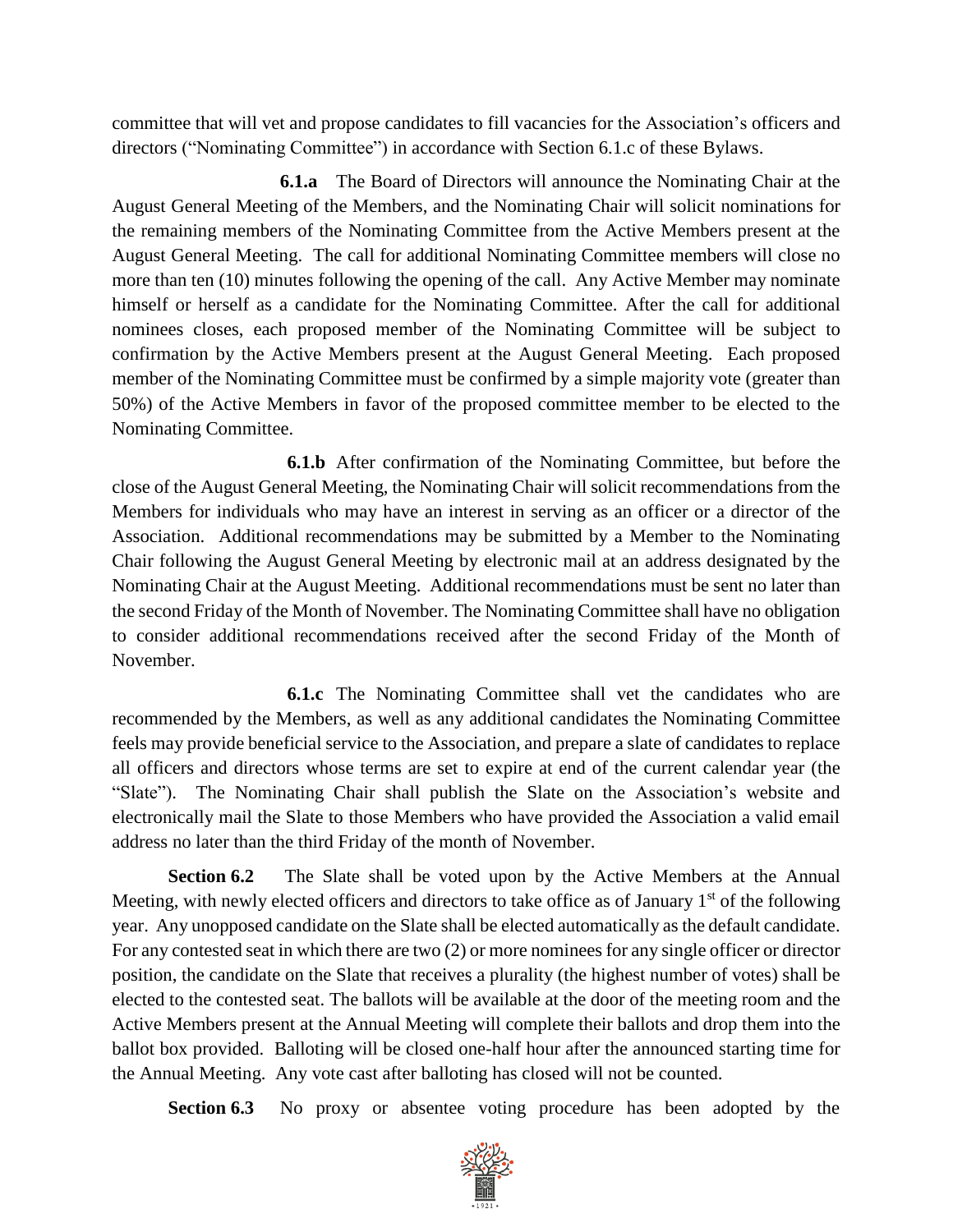Association, and proxy and absentee ballots shall not be allowed, unless a written procedure governing proxy and absentee ballots is approved by a simple majority vote (greater than 50%) of the Active Members of the Association at the August General Meeting preceding the Annual Meeting in which any Active Member intends to vote by absentee ballot or proxy.

**Section 6.4** In the event that an officer or director seat remains unfilled after the Annual Meeting, the Board shall propose candidates to fill the vacancy at the first duly notice General Board Meeting or Special Board Meeting following the election which created the vacancy, and the Board shall vote to fill the vacancy at that same meeting. The vacancy seat will be filled by the candidate that receives a plurality vote (the highest number of votes) of the Board of Directors.

**Section 6.5** It is the intent of this Section 6.5 to provide for staggered election cycles for Association officers and directors, and, as a necessity to accomplish this purpose, the first election of officers and directors following the adoption of this Section 6.5 must provide for special terms of office for officers and directors.

**6.5.a** Any provision of these Bylaws notwithstanding, the terms of all officers and directors currently serving in the year 2018 shall terminate on December 31, 2018 ("Termination Date"), and all officer and directors positions will be open for election proceedings. The slate composed by the Nominating Committee in the year 2018 for candidates to serve beginning January 1, 2019 (the "Special Election Slate") shall include candidates for all officer and director seats. The director and officer positions on the Special Election Slate will be divided into two classes, designated as Class I and Class II. The Vice President and Treasurer shall be designated as Class I. The President and Secretary shall be designated as Class II. Directors shall be divided evenly, or as near thereto as possible, between Class I and Class II. The term of office for the initial Class I officers and directors shall expire on December 31, 2019, and thereafter Class I directors shall be elected for a term of two years beginning January 1, 2020. The term of office for the initial Class II officers and directors shall expire on December 31, 2020 and thereafter Class II officers and directors shall be elected for a term of two years beginning January 1, 2021.

## **ARTICLE SEVEN: OFFICERS**

**Section 7.1** There shall be four officers: President, Vice-President, Secretary, and Treasurer. Duties of these offices include, but are not limited to, the following:

**Section 7.2** The President:

**7.2.a** Is the executive officer of the Association that implements the initiatives of the Board of Directors and the Members, and presides over the meetings of the Association and the Board of Directors.

**7.2.b** When duly authorized under these Bylaws and the Florida Not-for-Profit Corporation Act, will act as the Association's binding agent when conducting any Association business with third parties, including without limitation, co-signing any contract or obligation with the Treasurer.

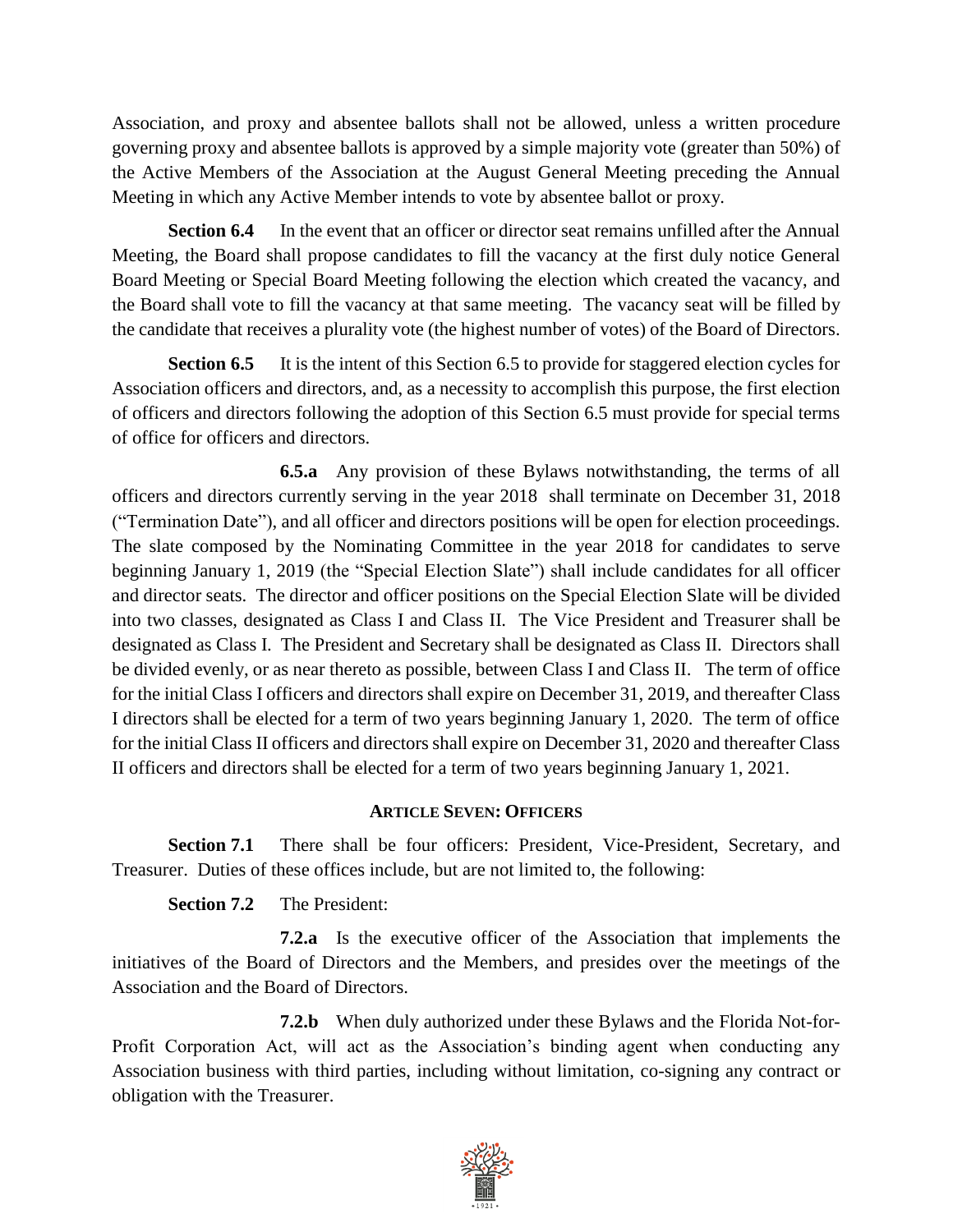**7.2.c** Has authority to create Special Committees, subject to review by the

Board of Directors.

**7.2.d** Is an ex-officio member of every committee, except the Nominating Committee.

**7.2.e** Will give an annual report on the status and activities of the Association over the course of the past calendar year at the Association's Annual Meeting.

**7.2.f** May appoint a committee to audit the financial records of the Association that is proposed to the Members, and approved by a simple majority vote (greater than 50%) of the Active Members present at a General Membership Meeting, Special Membership Meeting or Annual Meeting that is duly noticed for that purpose.

**7.2.g** May appoint a Parliamentarian to advise the Board of Directors on matters or procedure that arise under these Bylaws or Roberts Rules of Order.

**7.2.h** Upon leaving office, will be an ex-officio member of the Board of Directors for a period of one year.

**Section 7.3** The Vice-President:

**7.3.a** Will perform the President's duties when the President is absent.

**7.3.b** Will assist the President or Board of Directors upon request.

**7.3.c** Will assume the office of President for the remaining term, should that office become vacant.

**Section 7.4** The Secretary:

**7.4.a** Will keep minutes of the Association meetings and Board of Directors meetings, and promptly send or deliver them to the President.

**7.4.b** Will receive any written communication or reports from the members and committees, and promptly send or deliver them to the President.

**7.4.c** Will safely keep all corporation documents and have a reference copy of the Articles of Incorporation and Bylaws available at all meetings of the Members or the Board of Directors.

**7.4.d** Will send out or provide all notices required by these Bylaws or as otherwise necessary to facilitate the business of the Association.

**Section 7.5** The Treasurer:

**7.5.a** Will collect and receive all money belonging to the Association and promptly deposit all funds received in the name of the Association in such financial institutions as the Board of Directors may designate.

**7.5.b** Will receive all dues and promptly record the names and contact

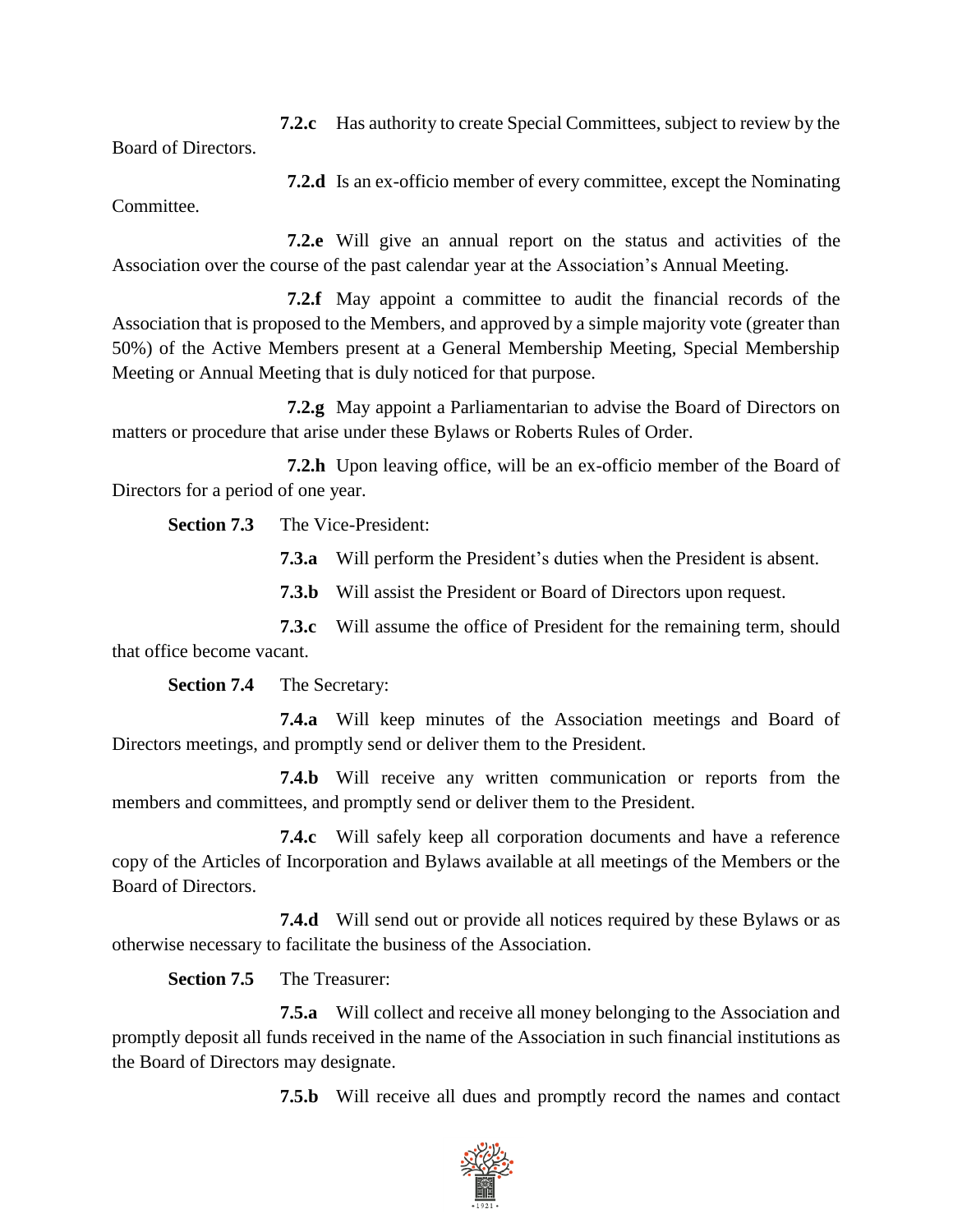information of the new members.

**7.5.c** Will pay all recurring, normal, or routine bills of the Association as authorized by the Board of Directors, and disburse funds for any non-recurring, irregular, or nonroutine purpose which is duly approved by simple majority vote (greater than 50%) of the Active Membership present at the meeting of the Members when the disbursement is brought for a vote.

**7.5.d** Will co-sign with the President any contract or obligations when duly authorized in accordance with these Bylaws and the Florida Not-for-Profit Corporation Act.

**7.5.e** Will give a Treasurer's report at the General Membership Meetings and a financial report, whenever requested, to the Board of Directors.

**7.5.f** Will maintain the financial records.

**7.5.g** Will regularly pick up and promptly distribute Association mail received at the post office.

**7.5.h** Will be a non-voting, ex-officio member of any duly appointed audit committee.

## **ARTICLE EIGHT: DIRECTORS**

**Section 8.1** The Board of Directors shall consist of a minimum of 4 officers and a maximum of 11 additional directors, plus the outgoing President.

**Section 8.2** The Board is charged with the responsibility of transacting the regular, routine business of the Association. Among its duties, the Board shall:

**8.2.a** Authorize payment of recurring, regular, or routine bills of the Association.

**8.2.b** Fill vacancies on the Board of Directors that result from resignation, removal, or other inability to complete any required term of service excepting the office of the President, which shall be filled by the Vice President. The vacancy will be filled at the General Board Meeting or Special Board Meeting following the vacancy. The candidate for the vacancy that receives a plurality vote (highest number of votes) from the Board shall be elected to the vacancy. The officer or director appointed to fill the vacancy shall serve the remaining term of the office that is the subject of the appointment.

**8.2.c** Create and define the duties of all Standing Committees and confirm the President's appointment of all Standing Committee Chair persons.

**8.2.d** Approve the purpose and duties of Special Committees.

**8.2.f** Elect the Nominating Committee Chair by plurality vote of the Board of Directors, and set the vetting process to be utilized by the Nominating Committee.

## **ARTICLE NINE: COMMITTEES**

**Section 9.1** Standing Committees shall be created and dissolved by the Board of

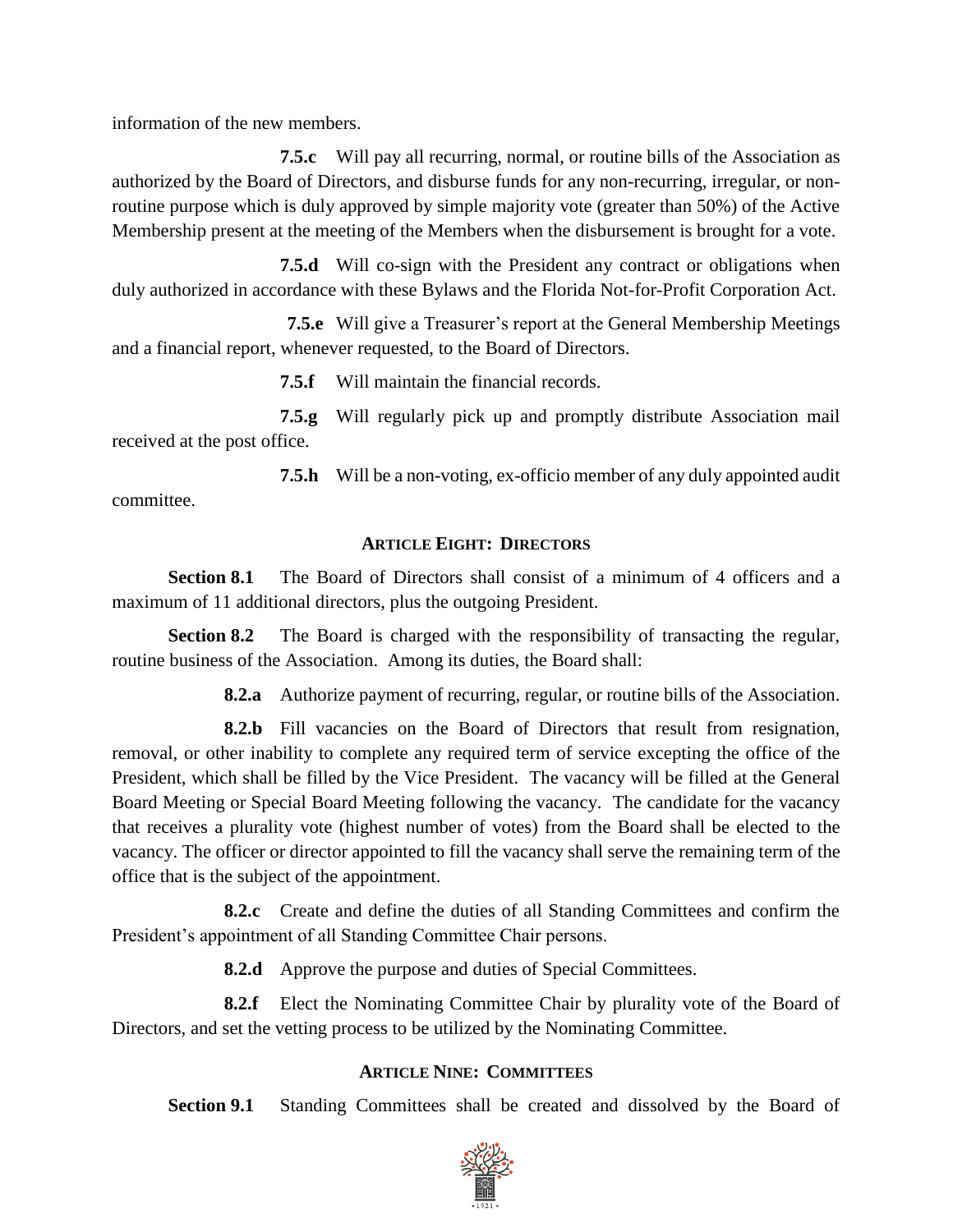Directors. Standing Committee Chair persons shall be appointed by the President and confirmed by the Board by a simple majority vote (greater than 50%) of the Board in favor of the appointment.

**Section 9.2** Special Committees shall be created and dissolved by the President. Their purpose and duties shall be defined by the President and approved by the Board.

**Section 9.3** A committee shall not engage in any activity in the name of the Association which is contrary to the goals and stated purpose of the Association.

**Section 9.4** Committees shall operate in accordance with city, state, and federal laws governing the legal status of the organization, and Committees shall further operate in compliance with the rules and procedures set forth in the Bylaws governing the operation of the Association.

## **ARTICLE TEN: MEMBER MEETINGS**

**Section 10.1** The Association shall seek to hold bi-monthly general meetings of its Members, but the Association must hold meetings of the Members no less than quarterly (collectively the "General Membership Meetings", singly a "General Membership Meeting"). The time, date, and place of the General Membership Meetings and the General Board Meetings for the succeeding calendar year (the "Calendar") shall be set by the Board prior to January 1 of the year in which the Calendar will take effect by a simple majority vote (greater than 50%) of the Board present at the General Board Meeting in which the Calendar is set. If there is no change in the meeting place for the General Membership Meetings or the General Board Meetings for the upcoming calendar year, no vote shall be required to maintain said meeting place. In the event that unforeseen circumstances prevent the Members from meeting at the approved meeting time(s), date(s) and place(s) set in the Calendar, the Board of Directors shall provide the Members no less than seven (7) days' notice of the changes prior to the meeting.

**Section 10.2** Special meetings of the Association may be called by simple majority vote of the Board of Directors (greater than 50%) or by a written request of ten (10) Active Members delivered to the Board of Directors (collectively "Special Membership Meetings", singly a "Special Membership Meeting"). The written request delivered to the Board of Directors by the Active Members must describe the subject matter to be addressed at the requested Special Membership Meeting. The Board of Directors shall provide written notice of the date, place, and purpose of any Special Membership Meeting to the Members no less than seven (7) days before the date of the Special Membership Meeting described in the notice by publication of the notice on the Association's website and via electronic mail to those Members who have provided the Association a valid email.

**Section 10.3** Each calendar year, the Association shall hold an annual meeting of the Members in December (collectively the "Annual Meetings" or singly an "Annual Meeting"). Any general business of the Association may be conducted at the Annual Meeting of the Members, but the Annual Meeting shall be held for the additional express purpose of (i) electing the officers and directors whose terms will terminate at the end of the calendar year in which the Annual Meeting

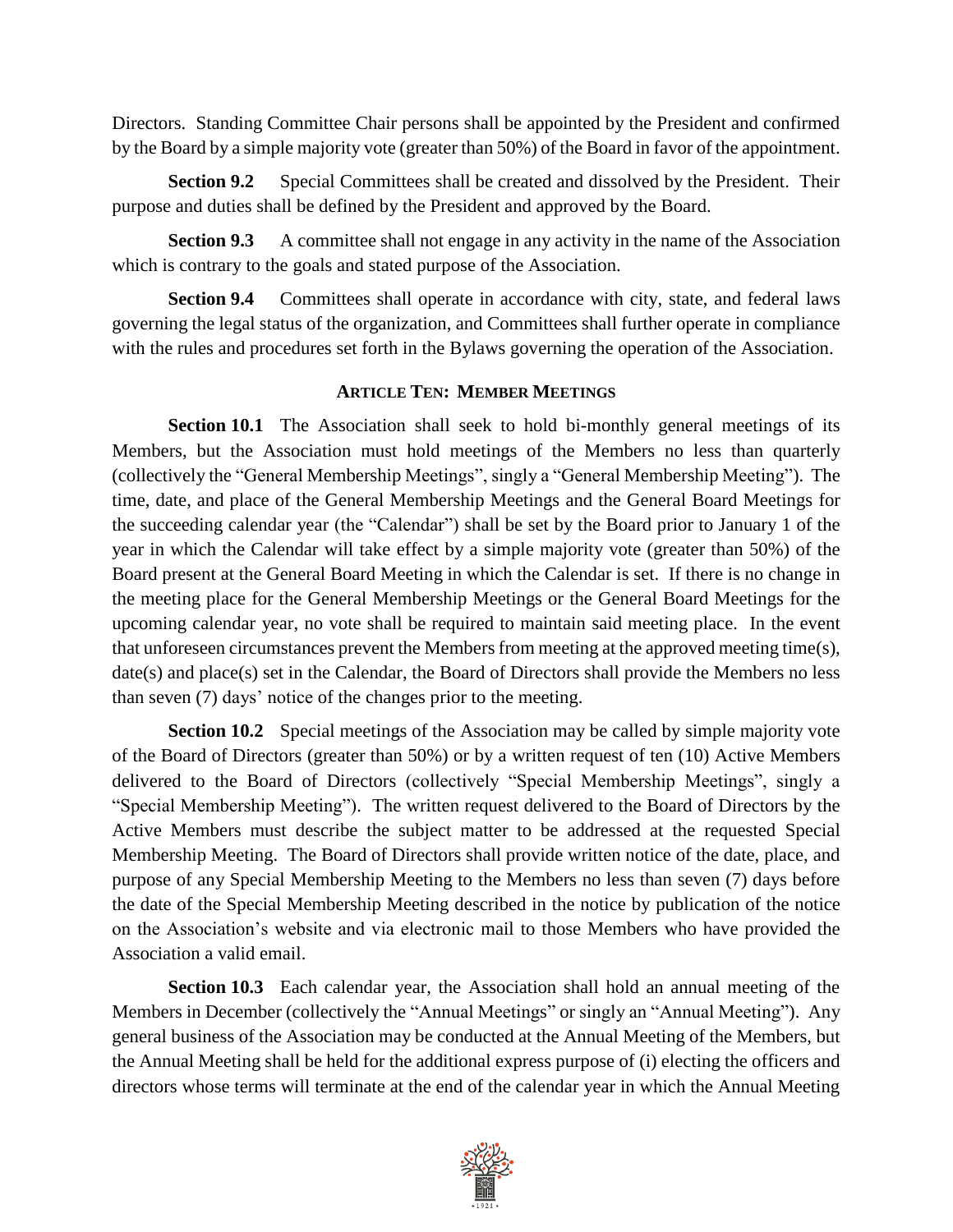is held and (ii) for setting the membership dues for the succeeding calendar year.

**Section 10.4** Any provision of these Bylaws notwithstanding, a quorum shall be required to create binding votes of the Members at General Membership Meetings, Special Membership Meetings and Annual Meetings. A quorum of the Members of the Association shall consist of ten percent (10%) of the Active Members or fifteen (15) Active Members, whichever is less.

**Section 10.5** Unless otherwise stated in these Bylaws, any matter subject to voting by the Members shall be decided by simple majority vote (50%) of the Active Members present at any duly noticed meeting of the Members.

### **ARTICLE ELEVEN: BOARD MEETINGS**

**Section 11.1** The Board of Directors, consisting of the officers and directors of the Association described in Sections 7.1 and 8.1 (the "Board of Directors" or alternatively the "Board"), shall seek to hold bi-monthly general meetings of the Board, but shall meet no less than quarterly (collectively the "General Board Meetings", singly a "General Board Meeting"). The time, date, and place of the General Board Meetings for the succeeding calendar year shall be set as set forth in Section 10.1. In the event that unforeseen circumstances prevent the Board from meeting at the approved time(s), date(s) or place(s) set in the Calendar, the Secretary shall provide the Board no less than seven (7) days' notice of the changes prior to the meeting. Special board meetings may be called by the President or any three (3) Directors by delivery of a written notice of the special board meeting to the email addresses provided to the Board by the Association (collectively "Special Board Meetings", or singly a "Special Board Meeting"). Written notice of the time, date and place of any Special Board Meeting must be delivered by the Secretary to the full membership of the Board of Directors no less than three (3) days prior to the Special Board Meeting described in the notice.

**Section 11.2** Any of provision of these Bylaws notwithstanding, a quorum of the Board of Directors shall be required to conduct the business of the Association and create binding votes of the Board at any General Board Meeting or Special Board Meeting. A quorum of the Board of Directors shall consist of four (4) members of the Board, which must be composed of at least one (1) officer of the Association. Board meetings shall be open to all Non-Board Members. Non-Board Members may participate orally in the meeting process, but may not vote on matters before the Board.

**Section 11.3** Unless otherwise stated in these Bylaws, all matters subject to vote by the Board of Directors shall be decided by simple majority vote (50%) of the officers and directors present at the duly noticed meeting of the Board, or by the written consent procedures prescribed by the Florida Not for Profit Corporations Act. To the extent a voting method is explicitly set forth in another provision of these Bylaws, the specific voting provision will control over this Section 11.3.

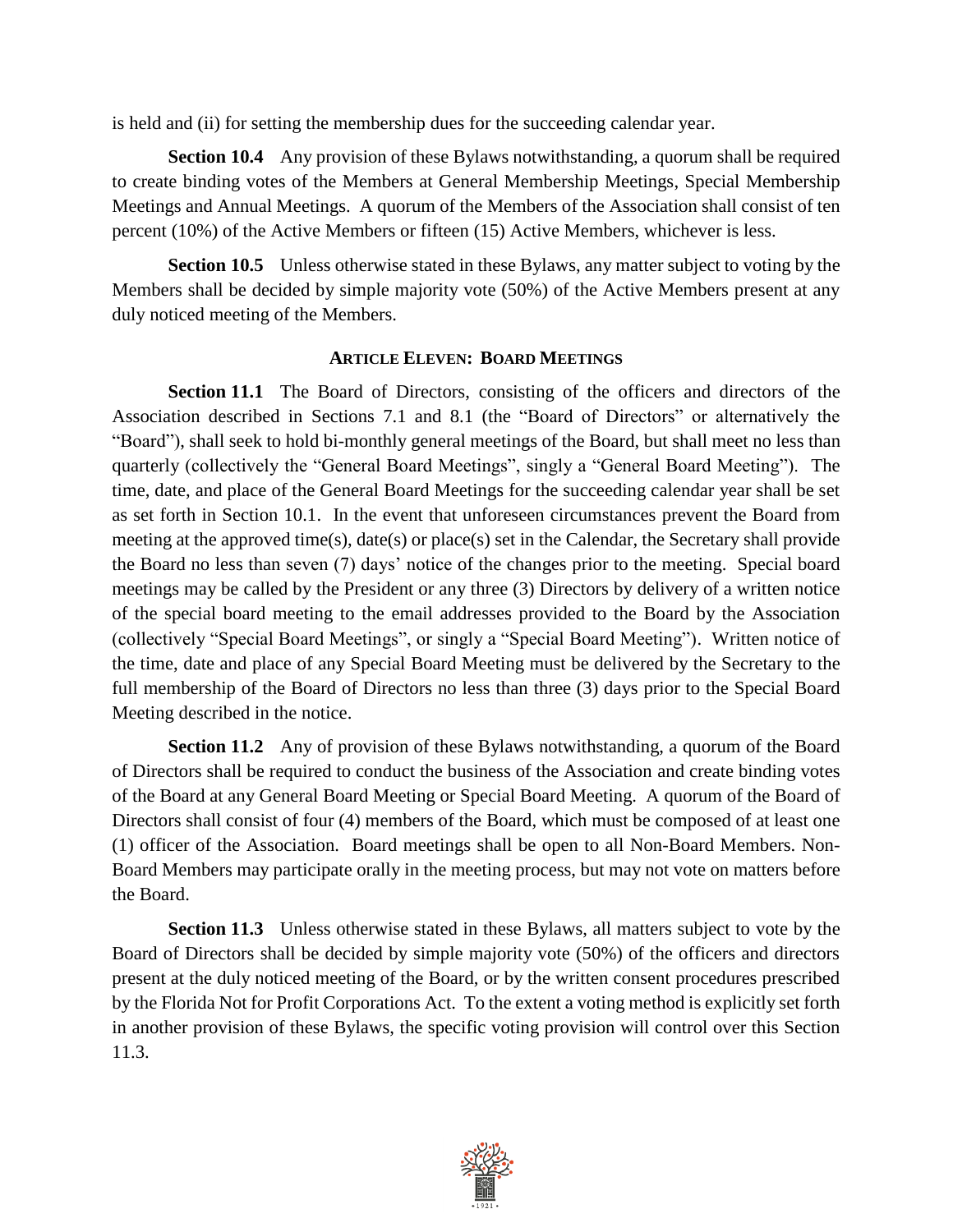#### **ARTICLE TWELVE: STANDING RULES**

**Section 12.1** To the extent they do not conflict with the provisions of these Bylaws, the orderly transaction of business affairs during meetings of the Members and the Board shall be governed by the parliamentary procedures outlined in Robert's Rules of Order. In the event these Bylaws and Roberts Rules of Order conflict, these Bylaws shall govern. The Parliamentarian shall advise the Board on matters of procedure as needed and shall attend all meetings of the Board and the Members for this purpose.

**Section 12.2** Unless otherwise set forth in these Bylaws, any notice required by these delivery of any notice required by the Bylaws may be effected through (i) electronic mail, or (ii) publication of the notice on the Association's website. To the extent a method for delivery of notice is explicitly set forth in another provision of these Bylaws, the specific notice provision will control over this Section 12.2.

**Section 12.3** Any Member who attends a meeting of the Board or a meeting of the Members, and fails to object to the consideration of a matter raised at said meeting by the Members or the Board due to a lack of notice, waives the right to contest the validity of a Membership or Board vote due to insufficient notice.

## **ARTICLE THIRTEEN: AMENDMENTS TO THE BYLAWS**

**Section 13.1** An Active Member may propose amendments to the Bylaws in the following manner over a period of three (3) consecutive General Membership Meetings:

**Section 13.1.a** Any proposed amendment must be accepted for initial consideration by a simple majority vote (greater than 50%) of the Active Members present at the General Membership Meeting in which the amendment is presented for initial consideration (the "First Meeting"). If accepted, notice of the proposed amendment must be provided on the Association's website and via electronic email to those Members who have provided the Association a valid email address no less than seven (7) days before the next General Membership Meeting.

**Section 13.1.b** The Active Member who authored the proposed amendments will discuss and review the proposal with the Members at said meeting (the "Second Meeting"). Members present at the Second Meeting may provide comment regarding changes or improvements to the proposed amendments, which may be incorporated or rejected in the discretion of the Active Member who authored the proposed amendments under consideration. The Active Member who authored the proposed amendments shall provide a finalized copy of the proposed amendments, including any alterations the Active Member elected to incorporate as a result of Member comment provided at the Second Meeting, to the Board no less than fourteen (14) days prior to the General Membership Meeting that succeeds the Second Meeting.

**Section 13.1.c** The adoption of the finalized proposed amendments, including any alterations the Active Member elected to incorporate as a result of Member comment